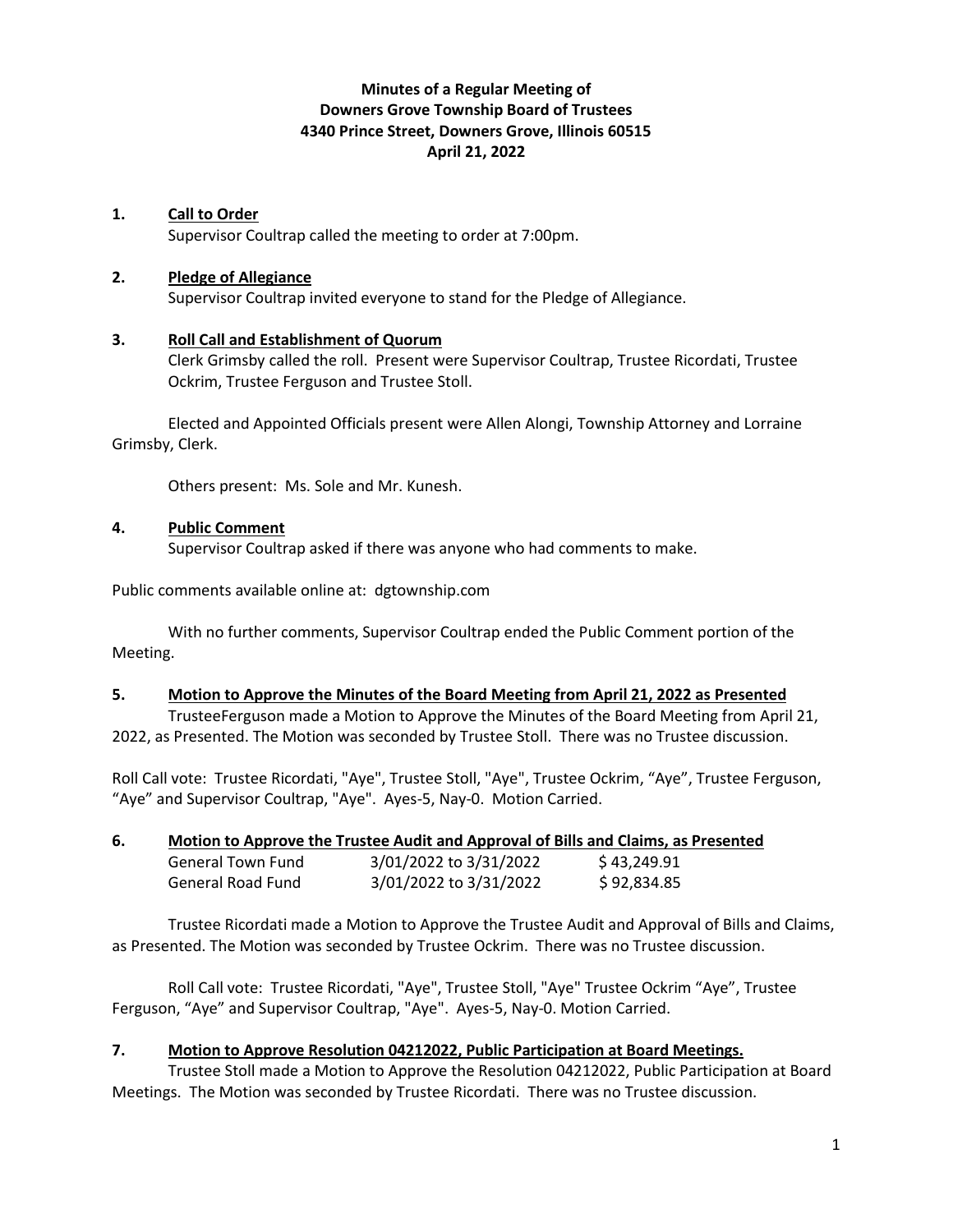Roll Call vote: Trustee Ricordati, "Aye", Trustee Stoll, "Aye" Trustee Ockrim "Aye", Trustee Ferguson, "Aye" and Supervisor Coultrap, "Aye". Ayes-5, Nay-0. Motion Carried.

## **8. Motion to Approve to Reappoint Ken Kunesh, Richard Gardner and Charles Reyer to the South Westmont Fire Protection District Committee.**

Trustee Ockrim made a Motion to Approve Reappointment of Ken Kunesh, Richard Gardner and Charles Reyer to the South Westmont Fire Protection District Committee. The Motion was seconded by Trustee Stoll.

On behalf of the Township Board, Supervisor Coultrap thanked Mr. Kunesh, Gardner and Reyer for their service.

Roll Call vote: Trustee Ricordati, "Aye", Trustee Stoll, "Aye" Trustee Ockrim "Aye", Trustee Ferguson, "Aye" and Supervisor Coultrap, "Aye". Ayes-5, Nay-0. Motion Carried.

## **9. Supervisor's Report**

Supervisor Coultrap reported on the following events:

- At the recent Secretary of State Mobile event, 77 people attended and 27 people signed up to be organ donors. The IL Treasurer's office also attended and provided assistance to people to help recover lost money.
- Downers Grove Township will be hosting a Shredding Event on Saturday, May 14, 2022, 9 AM 11 AM in our parking lot.
- Downers Grove Township Flag Day Ceremony will be held at Oak Hill/Oak Crest Cemetery starting at 11 AM. The American Legion Post #391 has donated a Flagpole. Following the event, Mission Barbecue will be donating food.
- **10. Assessor's Report** No Assessor Report.

## **11. Highway Commission Report**

In the last month the Highway Department has been working on the following projects: Our brush crew completed brush pick up in section one.

Crews picked up many downed and hanging limbs after numerous wind events, and currently they are working on old tree trimming work orders.

We received our new hot patcher and we have had two crews working on patching potholes left over from this past winter.

Half the fleet has been switched from winter mode to summer mode. Snowplows, salt spreaders and spinners have been removed and stored for summer.

Salt was moved from our storage bins to our dome and secured for summer. Our bins were rinsed down and some of our crew hauled in gravel for upcoming projects.

Basins were cleaned ahead of rain events.

Barricades were placed in a few spots where localized flooding occurred.

Spring is the time of year when we have an increase in animals hit on the road. Crews picked up and disposed of a few unfortunate animals, several being reported by the Sheriff's department after hours.